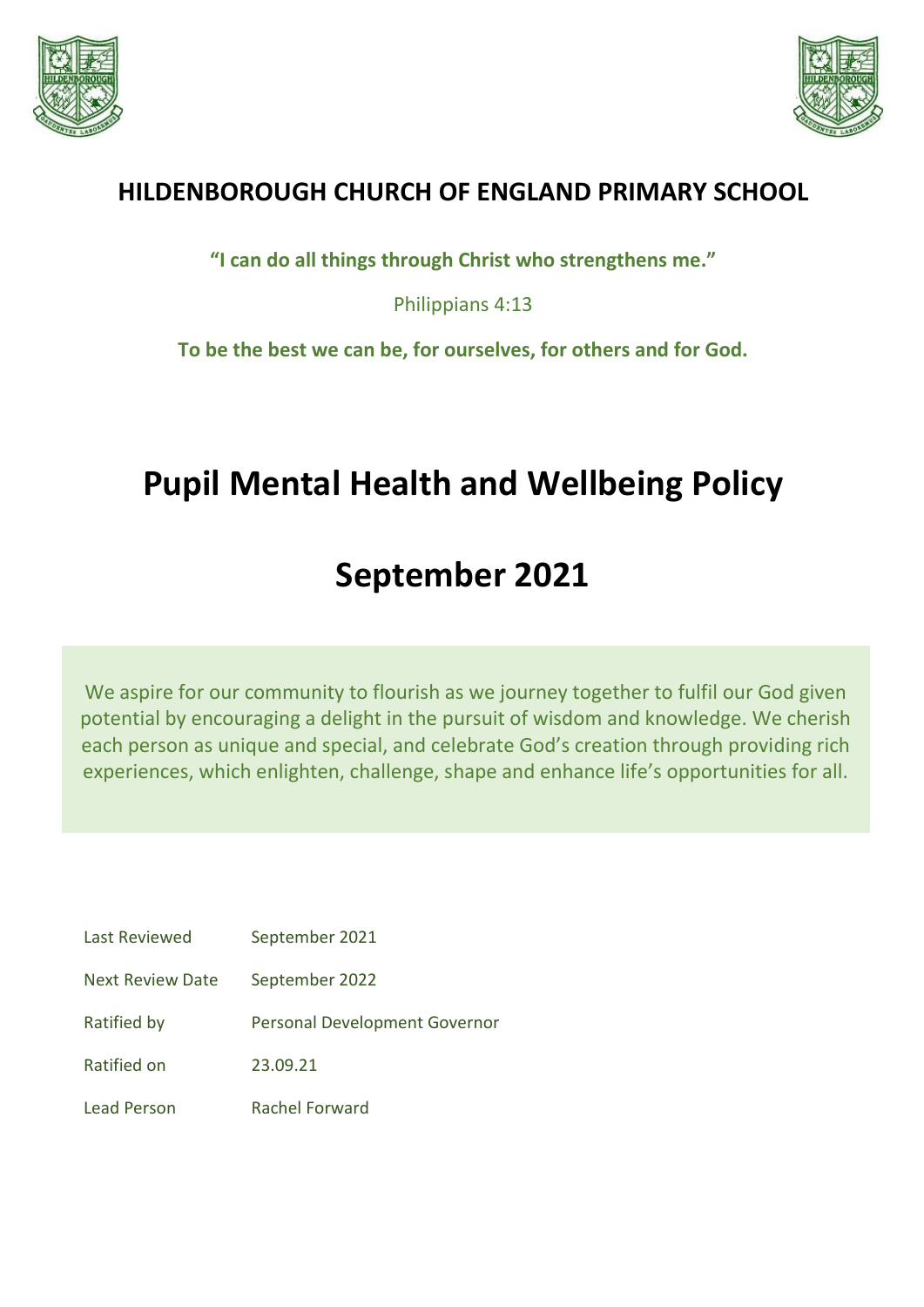#### **What is this policy?**

A school's mental health policy explains and sets out the school's commitment to its pupils' mental health. It should outline how the school will support its pupils, its ongoing commitment to staff training, and how it will work with the wider community to promote pupil wellbeing. It should include and have regard for Statutory guidance including 'Keeping Children Safe in Education' 2019 and 'Relationships Education, Relationships and Sex Education (RSE) and Health Education' 2019.

#### **Why the need for a Mental Health policy?**

The Government's Transforming Children and Young People's Mental Health Provision Green Paper (Department of Health, Department of Education 2017) included a focus on early intervention and prevention and the central role of schools. A key theme is that there will be incentives for every school to identify a Designated Senior Lead for Mental Health to oversee the approach to mental health and wellbeing.

Young Minds charity reports that **one in five young adults**, and **one in ten children have** a diagnosable mental health disorder. That translates to roughly **three children in every classroom**. Mental health issues can affect a pupil's emotional wellbeing as well as their educational attainment. Developing a Mental Health Policy is a first starting point in establishing a whole school approach that not only addresses pupil mental health but also shows pupils and their parents that the school is committed to the wellbeing and mental health of the pupils. Additionally, it signals to pupils that the school is understanding of mental health issues and encourages them to come forward with their difficulties. A mentally healthy school is one that has a whole-school approach to the topic of mental health and sees the mental health of its pupils, staff, and parents as everybody's responsibility.

#### **How will this policy be communicated?**

This policy can only impact upon practice if it is a (regularly updated) living document. It must be accessible to and understood by all stakeholders. It will be communicated in the following ways:

- Posted on the school website
- Available on the internal staff network/drive
- Part of school induction pack for all new staff (including temporary, supply and nonclassroom-based staff)
- Integral to safeguarding updates and training for all staff (especially in September refreshers)
- Reviews of this policy will include input from staff, pupils and other stakeholders, helping to ensure further engagement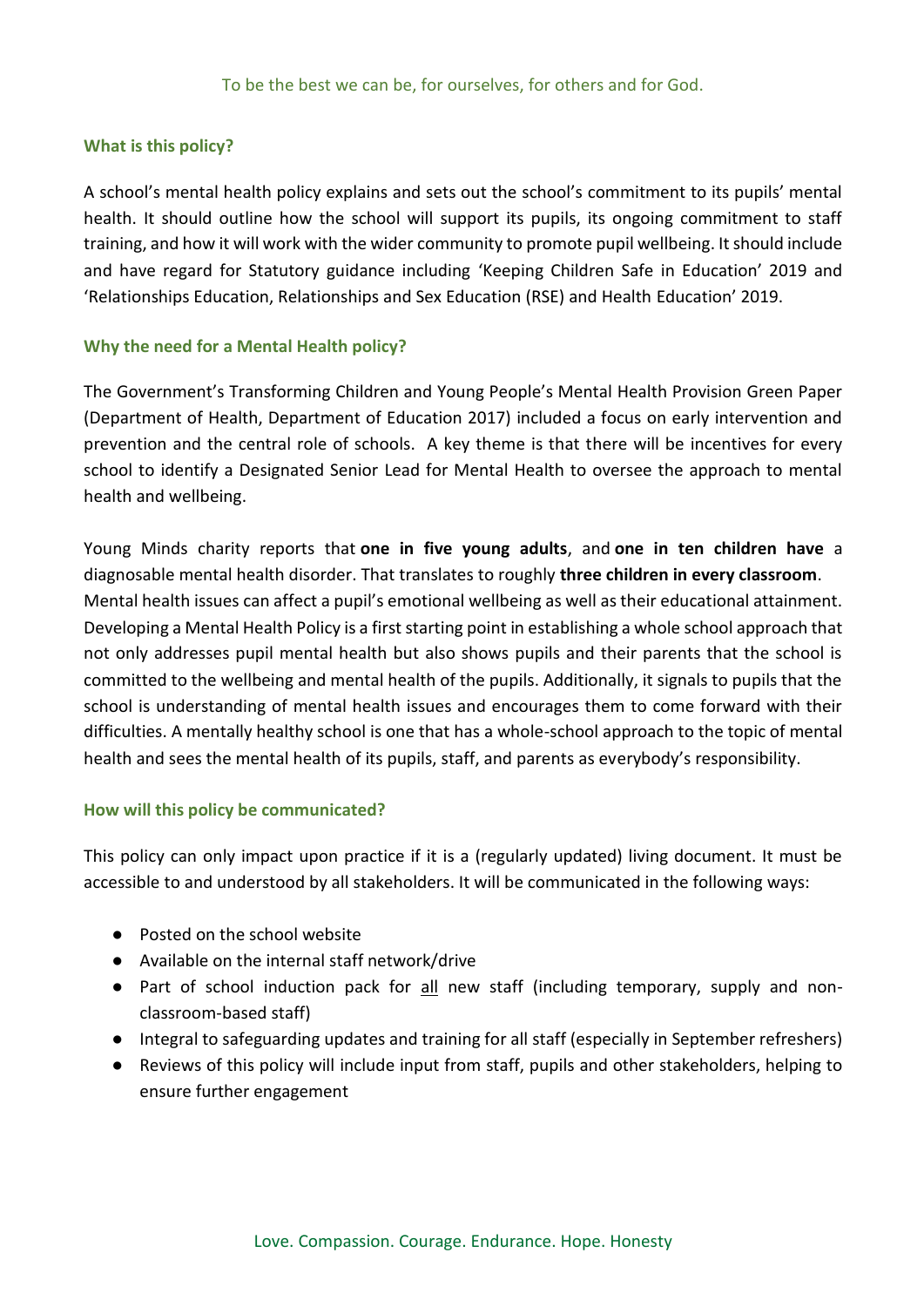### **Pupil Mental Health and Wellbeing Policy Hildenborough Church of England Primary School**

#### **1. Policy Statement**

At Hildenborough CEP School, we are committed to promoting a positive mental health for every member of our staff and student body, their families and governors. We pursue this aim using universal, whole school approaches and specialised targeted approaches aimed at vulnerable pupils and through the use of effective policies and procedures we ensure a safe and supportive environment for all affected - both directly and indirectly - by mental health issues. We know that everyone experiences life challenges that make us vulnerable, and at times anyone may need additional emotional support. We take the view that positive mental health is everybody's business and that we all have a role to play. Our aim is to be a school where:

- **All children feel valued.** *We will provide an environment where the voice of every learner is heard and they feel listened to.*
- **Children have a sense of belonging and feel safe.** *We will provide the children with a secure foundation from which to flourish, supporting them to become resilient learners and adopt a growth mindset.*
- **Children feel able to talk openly with trusted adults about their problems without feeling any stigma.** *We will promote the value of recognising and expressing our feelings. We aim to create an open and positive culture that encourages discussion and understanding of mental health issues to reduce the stigma that is associated with mental health difficulties.*
- **Positive mental health for all is promoted and valued**. *Our ethos, policies and behaviours support mental health and resilience, which everyone understands. We will train and support all staff to understand mental health issues and spot early warning signs to help prevent or address mental health problems.*
- **We identify and support children and their families with mental health needs**. *We value early identification of children who have mental health needs and plan support to meet their needs, including working with specialist services. We will encourage pupils, staff and parents to seek help when needed, so that all within the school community feel happy and healthy.*
- **Positive relationships between all members of the school community are promoted.** *We will promote positive interactions/ relationships between all pupils, staff and parents, offering support and intervention when needed.*
- **Bullying is not tolerated.** *We will promote our Christian values of Love, Compassion, Courage, Endurance, Hope and Honesty.*
- **2. Policy Aims**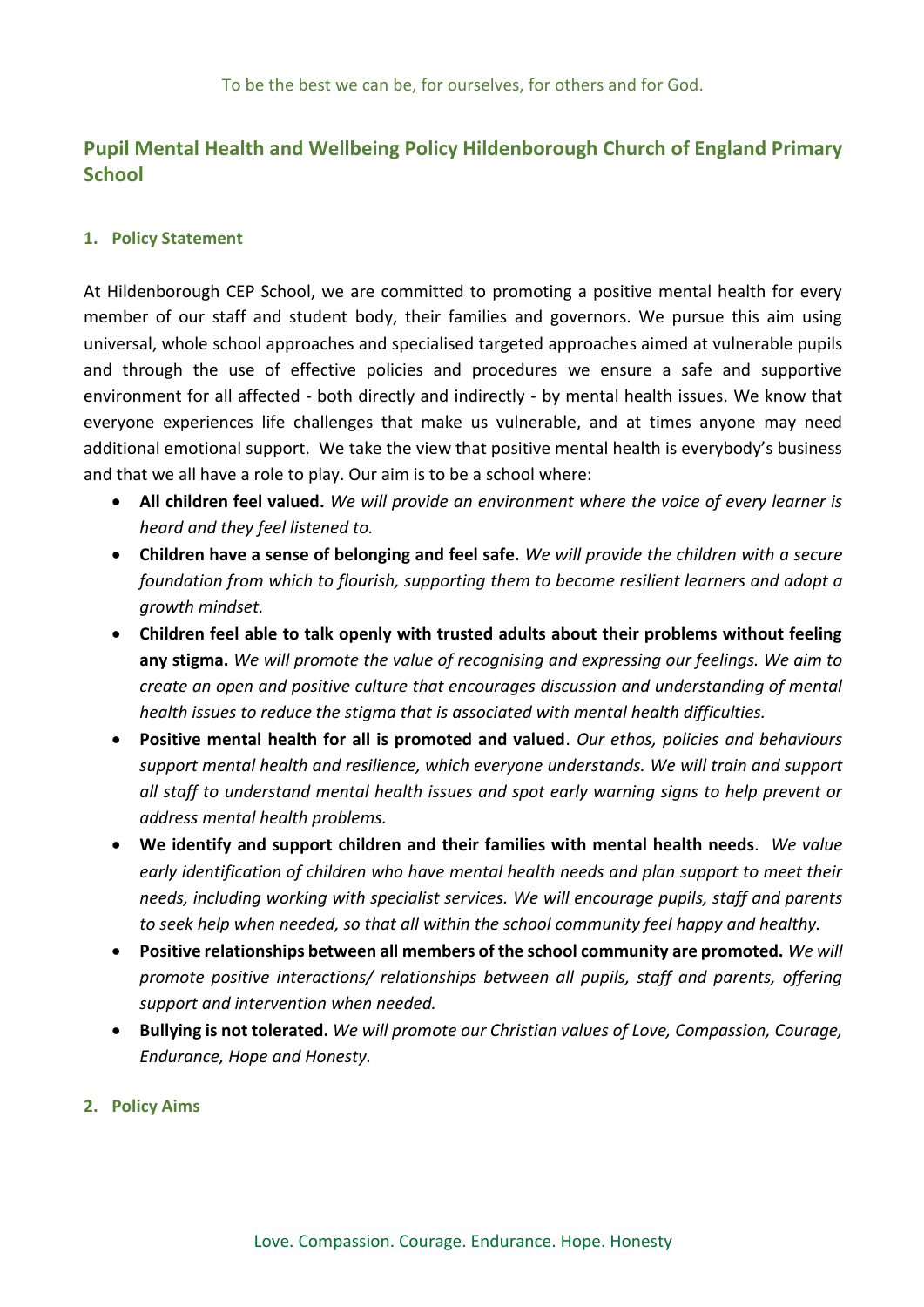- Promote positive mental health and wellbeing in our school community, including pupils, parents, staff and governors.
- Increase understanding and awareness of common mental health and wellbeing issues
- Alert staff to early warning signs of mental ill health.
- Provide the right support to pupils with mental health issues, and know where to signpost them and their parents/carers for specific support.
- Raise awareness amongst staff and gain recognition from SLT that staff may have mental health issues, and that they are supported in relation to looking after their wellbeing; instilling a culture of staff and pupil welfare where everyone is aware of signs and symptoms.

#### **3. Staff Roles and Responsibilities**

Whilst all staff have a responsibility to promote the mental health of pupils, staff with a specific relevant remit include:

- Ruth Ardrey Designated safeguarding Lead
- Rachel Forward and Caroline Stone Mental Health Leads

School staff could become aware of changes in behaviour which may indicate a pupil is experiencing mental health or emotional wellbeing issues. These changes may include:

- Physical signs of harm that are repeated or appear non-accidental
- Changes in eating or sleeping habits
- Increased isolation from friends or family, becoming socially withdrawn
- Changes in activity and mood
- Lowering of academic achievement
- Talking or joking about self-harm or suicide
- Expressing feelings of failure, uselessness or loss of hope
- Changes in clothing  $-e.g.$  long sleeves in warm weather
- Secretive behaviour
- Skipping PE or getting changed secretively
- Lateness to or absence from school
- Repeated physical pain or nausea with no evident cause

Any member of staff who is concerned about the mental health or wellbeing of a pupil should speak to Ruth Ardrey, Rachel Forward and/or Caroline Stone in the first instance. They must also record their concern on CPOMS. If there is a concern that the student is in danger of immediate harm, the school's child protection procedures should be followed.

#### **4. Supporting Mental Health and Wellbeing**

At Hildenborough CEP School, we offer different levels of support (see appendix A): Tier 1: Universal Support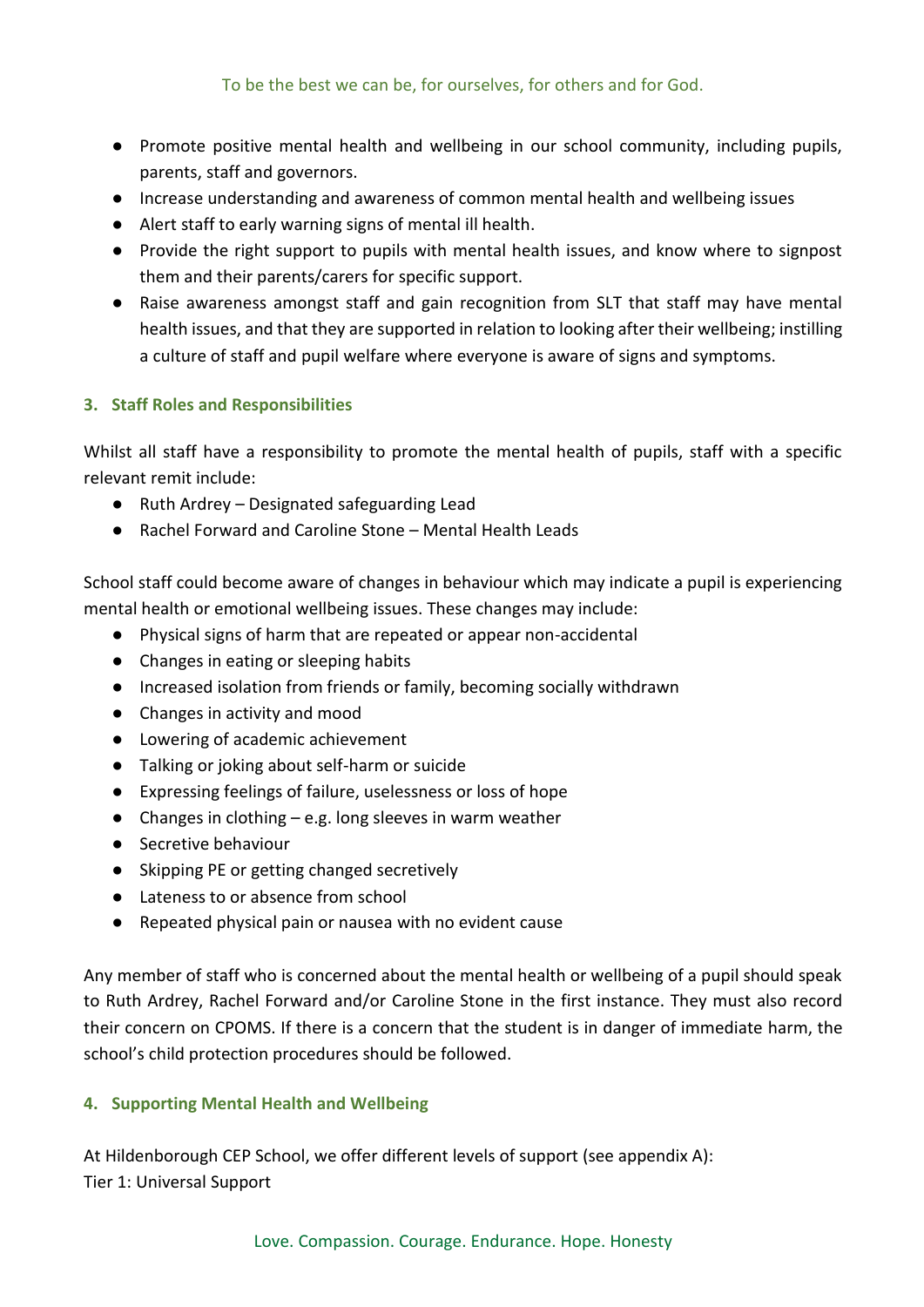To meet the needs of all our pupils through our overall ethos and our wider curriculum. For instance, developing resilience for all.

Tier 2: Additional support (wellbeing prescriptions)

For pupils who may have short-term needs and those who may have been made vulnerable by life experiences, such as bereavement.

Tier 3: Targeted support

- For pupils who need more differentiated support and resources or specific targeted interventions, such as Therapeutic Play sessions.

Tier 4: Referrals to outside agencies

For pupils who continue to need specialist support, outside the remit of that the school can offer, such as referrals to Kent Children and Young People's Mental Health Service (CYPMHS). Rachel Forward and Caroline Stone are responsible for making these referrals (guidance in Appendix B).

All mental health and wellbeing interventions will be discussed with parents and consent agreed before being delivered to pupils.

When a pupil has been identified as having significant cause for concern, has received a diagnosis of a mental health issue, or is receiving support either through CYPMHS or another organisation, it is recommended that an Individual Care Plan should be drawn up. The development of the plan should involve the pupil, parents, and relevant professionals.

#### **5. Teaching about Mental Health and Wellbeing**

The skills, knowledge and understanding needed by our children to keep themselves and others physically and mentally healthy safe are included as part of our PSHE curriculum and embedded throughout our school learning community in line with the [DfE RSE guidance.](https://assets.publishing.service.gov.uk/government/uploads/system/uploads/attachment_data/file/781150/Draft_guidance_Relationships_Education__Relationships_and_Sex_Education__RSE__and_Health_Education2.pdf)

By the end of Primary School pupils should know:

- that mental wellbeing is a normal part of daily life, in the same way as physical health.
- that there is a normal range of emotions (e.g. happiness, sadness, anger, fear, surprise, nervousness) and scale of emotions that all humans experience in relation to different experiences and situations.
- how to recognise and talk about their emotions, including having a varied vocabulary of words to use when talking about their own and others' feelings.
- how to judge whether what they are feeling and how they are behaving is appropriate and proportionate.
- the benefits of physical exercise, time outdoors, community participation, voluntary and service-based activity on mental wellbeing and happiness.
- simple self-care techniques, including the importance of rest, time spent with friends and family and the benefits of hobbies and interests.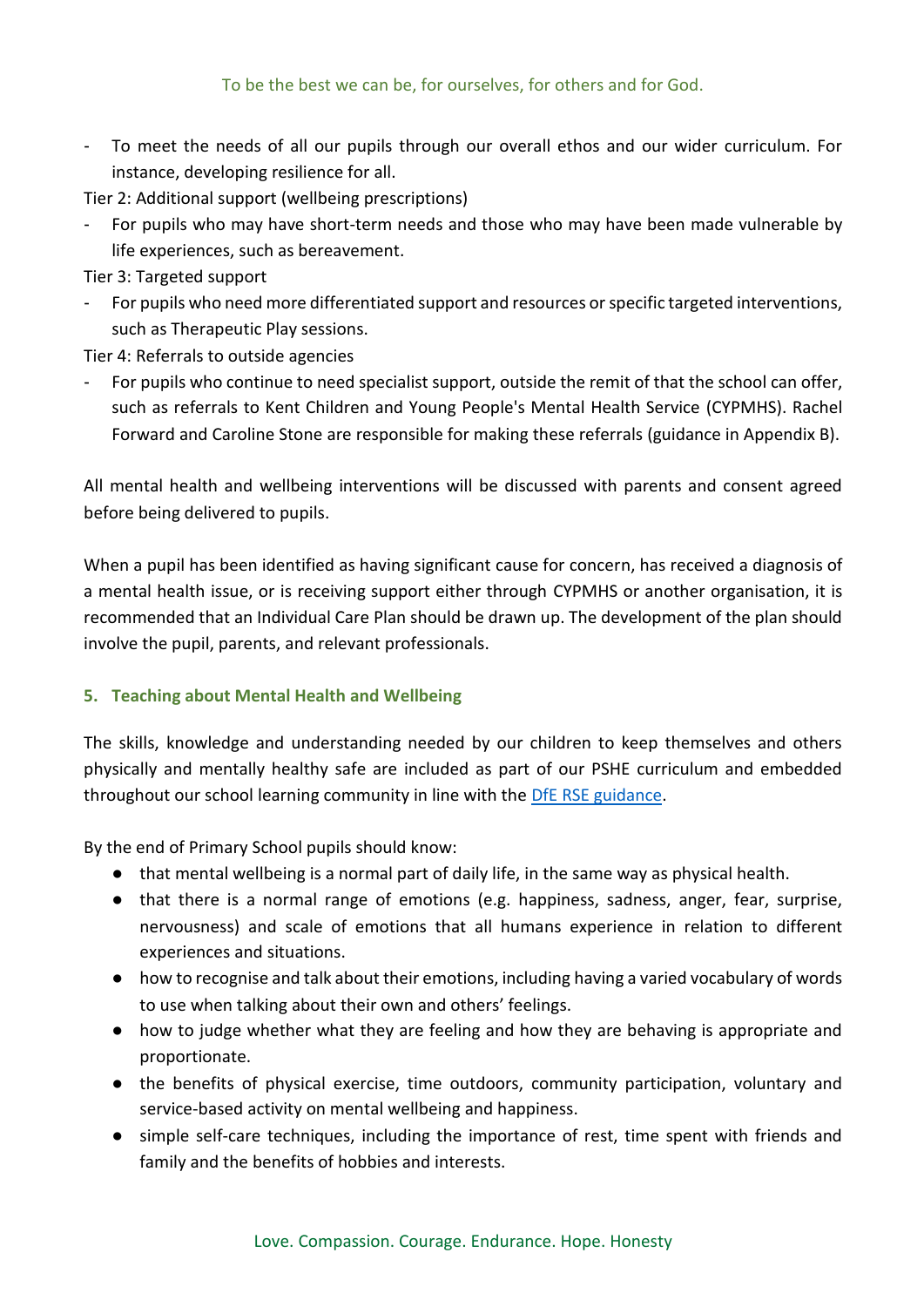- isolation and loneliness can affect children and that it is very important for them to discuss their feelings with an adult and seek support.
- that bullying (including cyberbullying) has a negative and often lasting impact on mental wellbeing.
- where and how to seek support (including recognising the triggers for seeking support), including whom in school they should speak to if they are worried about their own or someone else's mental wellbeing or ability to control their emotions (including issues arising online).
- it is common for people to experience mental ill health. For many people who do, the problems can be resolved if the right support is made available, especially if accessed early enough.

The specific content of lessons will be determined by the specific needs of each cohort but there will always be an emphasis on enabling pupils to develop the skills, knowledge, understanding, language and confidence to seek help, as needed, for themselves or others. Lessons will also be supported by assemblies and enrichment activities throughout the year.

#### **6. Managing Disclosures**

At times, a pupil may choose to tell a staff member concerns that they have about their own emotions or wellbeing. All staff need to know how to respond appropriately to a disclosure. They should respond in a calm, supportive and non-judgemental way, listen rather than advise, and their first thoughts should be of the student's emotional and physical safety rather than of exploring 'why?' All disclosures should be recorded on CPOMS and shared with Ruth Ardrey, Rachel Forward and Caroline Stone, who will offer support and advice about next steps.

#### *6.1 Confidentiality*

Staff must be honest with pupils regards to the issue of confidentiality. They should never promise the child that they will keep this to themselves, and should inform the pupil who they are going to talk to, what they are going to tell them and why it is important that they pass these concerns on.

#### *6.2 Informing Parents/Carers*

Parents will usually be informed if a child makes a disclosure and staff need to be sensitive when sharing this with parents/carers. It can be upsetting for parents to learn of their child's issues and staff should give the parent/ carer time to reflect. A brief record of the meeting should be recorded on CPOMS. Staff should always highlight further sources of information where possible to offer support to the parent.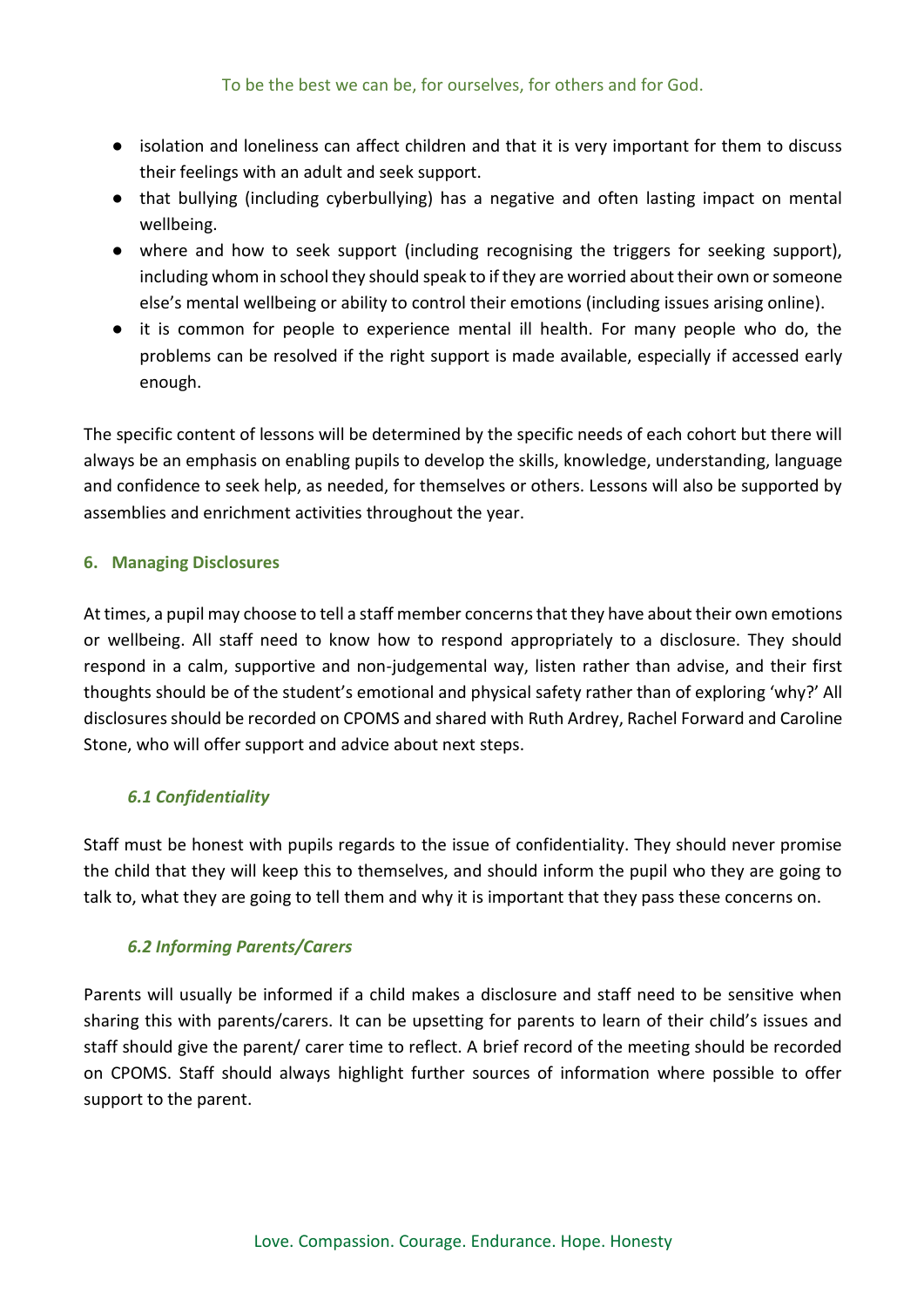However, if a child gives reason to believe that there may be underlying child protection issues, parents may not be informed and Ruth Ardrey (Designated Safeguarding Lead) should be informed immediately so that a referral can be made.

#### **7. Working with Parent/Carers and the School Community**

We recognise that family plays an important role in influencing children and young people's emotional health and wellbeing; we will work in partnership with parents and carers to promote emotional health and wellbeing by:

- Ensuring that all parents are aware of who to talk to if they have any concerns about their child's mental health and wellbeing.
- Highlighting sources of information and support about common mental health issues through our communication channels (website, newsletters etc.)
- Make the school policy easily accessible to parents and carers.
- Keep parents informed about the topics that children are learning about in school.
- Carry out parent workshops/information sessions to raise awareness of mental health and wellbeing.

#### **8. Training**

As a minimum, all staff will receive regular training about recognising and responding to mental health issues as part of their regular child protection training to enable them to keep students safe. The Mental Health Lead will receive professional Mental Health First Aid training or equivalent. We will publish relevant information to staff who wish to learn more about mental health and this policy will be provided to all staff as part of their induction. Training opportunities for staff who require more in-depth knowledge will be considered and additional CPD will be supported throughout the year where it becomes appropriate. Suggestions for individual, group or whole school CPD should be discussed with Rachel Forward and Caroline Stone, who can also highlight sources of relevant training and support for individuals as needed.

| Updated:        | September 2021 |
|-----------------|----------------|
| Next review on: | September 2022 |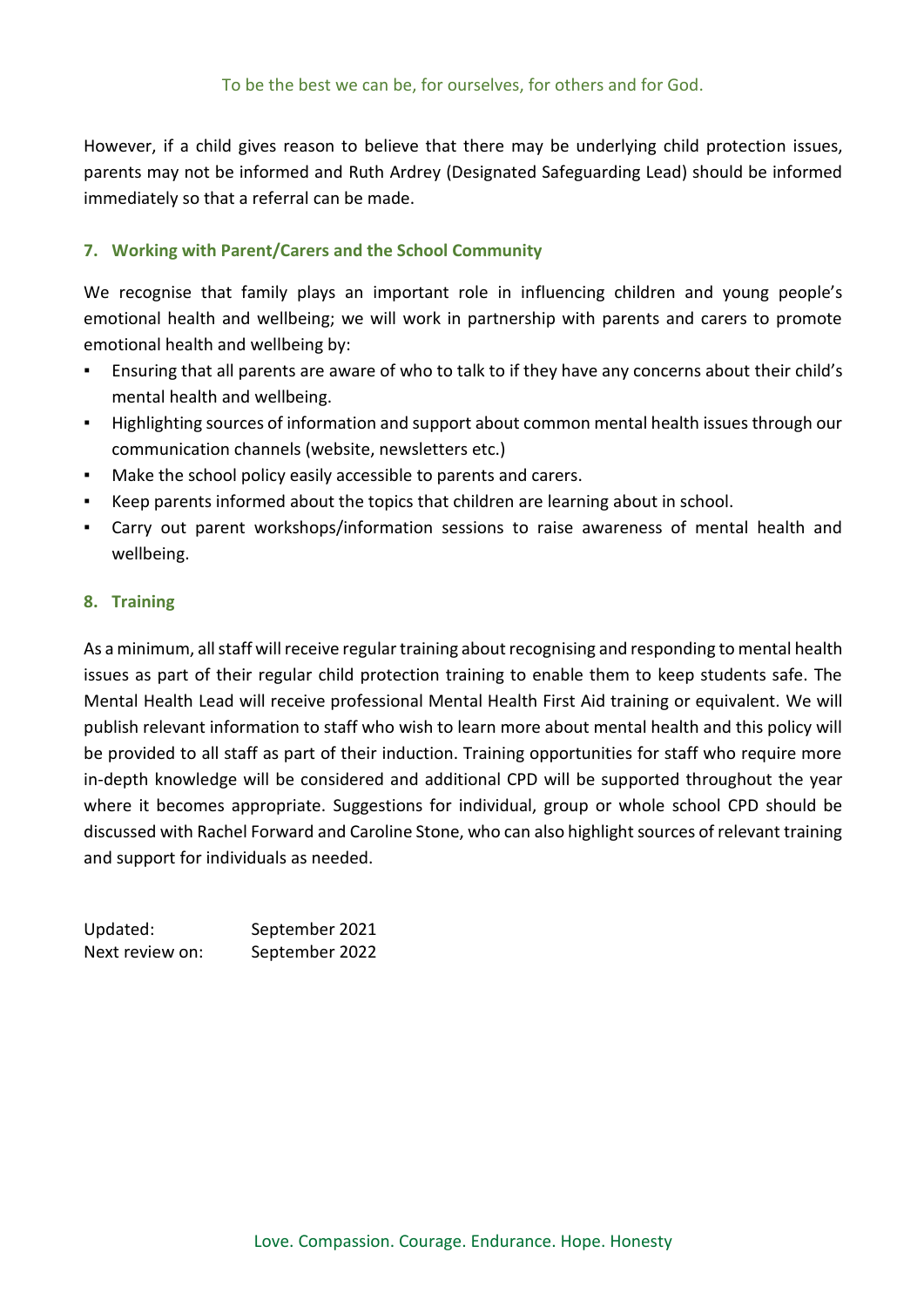## **Appendix A: Tiered approach to supporting Mental Health and Wellbeing**

| <b>Tier 1</b>              |                                                                                                                                                                                                                                                                                                                                                                                                                                                                                                                   |
|----------------------------|-------------------------------------------------------------------------------------------------------------------------------------------------------------------------------------------------------------------------------------------------------------------------------------------------------------------------------------------------------------------------------------------------------------------------------------------------------------------------------------------------------------------|
| <b>Celebration Worship</b> | Once weekly assembly to celebrate the<br>achievements of children across the school,<br>including academic, behaviour and sporting<br>achievements.                                                                                                                                                                                                                                                                                                                                                               |
| <b>Christian Values</b>    | Our Christian Values of Love, Compassion,<br>Courage, Endurance, Hope and Honesty are<br>taught explicitly as learning values.                                                                                                                                                                                                                                                                                                                                                                                    |
| Circle Time                | Occasional circle time to encourage<br>collaborative learning and improve listening<br>and responding skills.                                                                                                                                                                                                                                                                                                                                                                                                     |
| <b>Growth Mind Set</b>     | A strategy used to encourage pupils to<br>think positively about their learning, even<br>when faced with challenges.                                                                                                                                                                                                                                                                                                                                                                                              |
| Learning Pit               | A strategy used to encourage pupils to step<br>out of their comfort zone and challenge<br>themselves. It gives them a safe space to go<br>when 'stuck' and to recognise that they are<br>able to overcome any learning challenges<br>they face.                                                                                                                                                                                                                                                                   |
| <b>Peer Mediation</b>      | Children working together to solve<br>problems led by Year 6 pupils.                                                                                                                                                                                                                                                                                                                                                                                                                                              |
| <b>PHSE Lessons</b>        | Once weekly lessons using a<br>comprehensive PSHE programme (Kapow)<br>to support children in developing into fully<br>rounded children who are healthy, sociable<br>and emotionally literate. The programme<br>covers key concepts and skills to<br>support pupils' spiritual, moral, cultural,<br>mental and physical development. It builds<br>on the core theme areas identified by the<br><b>PSHE Association:</b><br>Relationships<br><b>Health and Wellbeing</b><br>$\bullet$<br>Living in the Wider World |
| Play Leaders               | Key Stage 2 pupils leading sporting<br>activities/games to promote inclusion and<br>participation for all children.                                                                                                                                                                                                                                                                                                                                                                                               |
| <b>School Council</b>      | A group of pupils who were elected to<br>represent the views of all pupils. The lead<br>on school improvement and charity work.                                                                                                                                                                                                                                                                                                                                                                                   |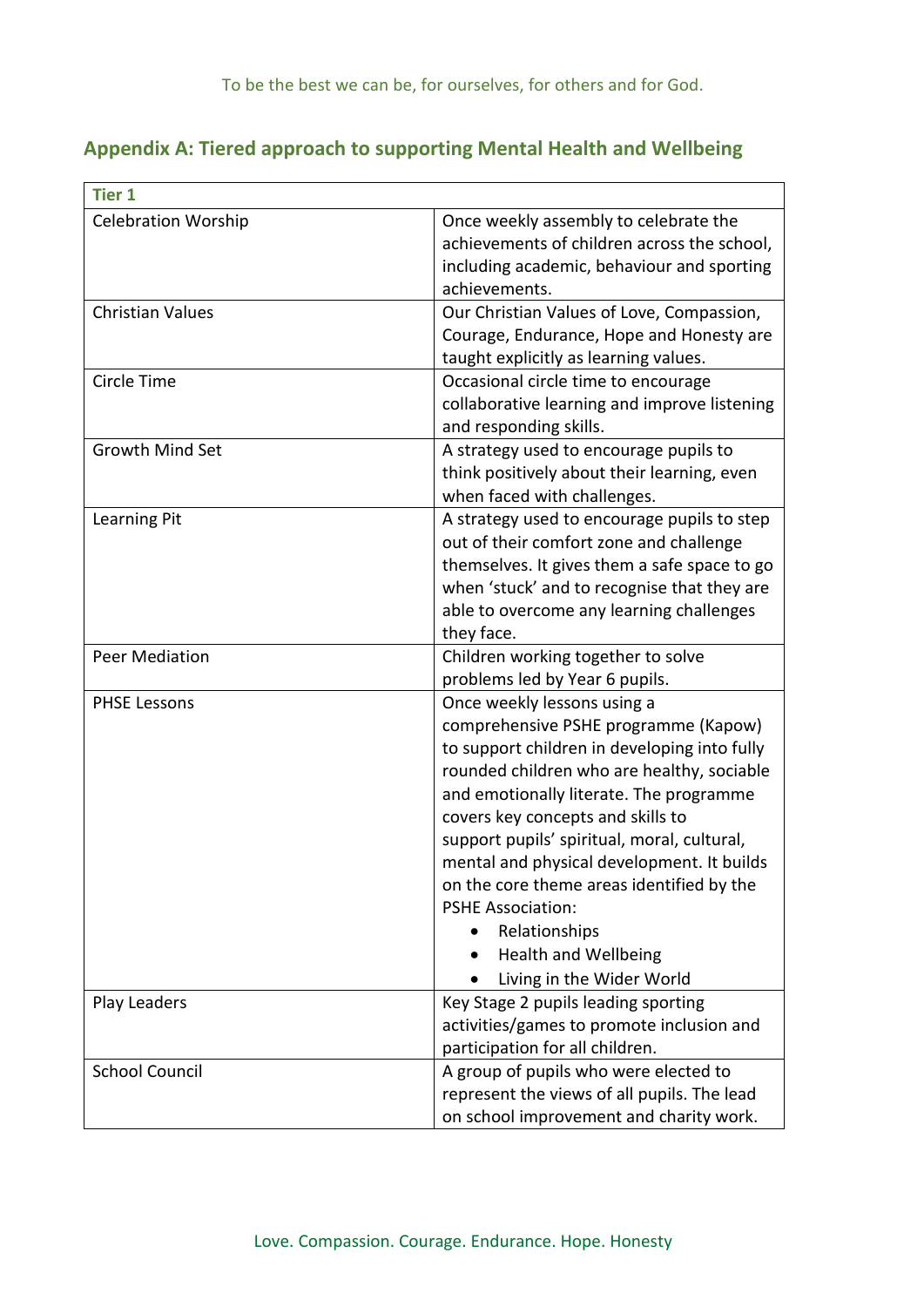| Well-being Week                            | A week dedicated to well-being related<br>activities, with a focus on the 'six ways to<br>wellbeing'. |
|--------------------------------------------|-------------------------------------------------------------------------------------------------------|
| Displays and information around the school | Visual support that the children can refer to                                                         |
| about positive mental health and where to  | in relation to mental health and wellbeing.                                                           |
| go for help and support                    |                                                                                                       |
| <b>Tier 2</b>                              |                                                                                                       |
| Individual 'Talk Time'                     | Opportunities for children to talk to a                                                               |
|                                            | trusted adult if they feel necessary. This is                                                         |
|                                            | usually unstructured and accessed as                                                                  |
|                                            | needed.                                                                                               |
| Specific support for loss, separation,     | Specific support offered by a trained                                                                 |
| divorce and bereavement                    | member of staff.                                                                                      |
| Transition Support (between classes, key   | Specific support to enable smooth                                                                     |
| stages and schools)                        | transition between classes, key stages and                                                            |
|                                            | schools.                                                                                              |
| Zones of Regulation                        | A programme used to teach emotional                                                                   |
|                                            | regulation. Adults encourage children to                                                              |
|                                            | recognise their emotions and teach them                                                               |
|                                            | strategies in order to be able to respond                                                             |
|                                            | appropriately.                                                                                        |
| <b>Tier 3</b>                              |                                                                                                       |
| Signposting to outside agency              | See school website for list of agencies.                                                              |
| <b>Therapeutic Play sessions</b>           | Weekly sessions for children who need                                                                 |
|                                            | more structured/personalised emotional                                                                |
|                                            | support. These sessions are run by Caroline                                                           |
|                                            | Stone (trained TP therapist) but are child                                                            |
|                                            | led.                                                                                                  |
| <b>Tier 4</b>                              |                                                                                                       |
| Referral to Early Help                     |                                                                                                       |
| <b>Referral to CYPMHS</b>                  |                                                                                                       |